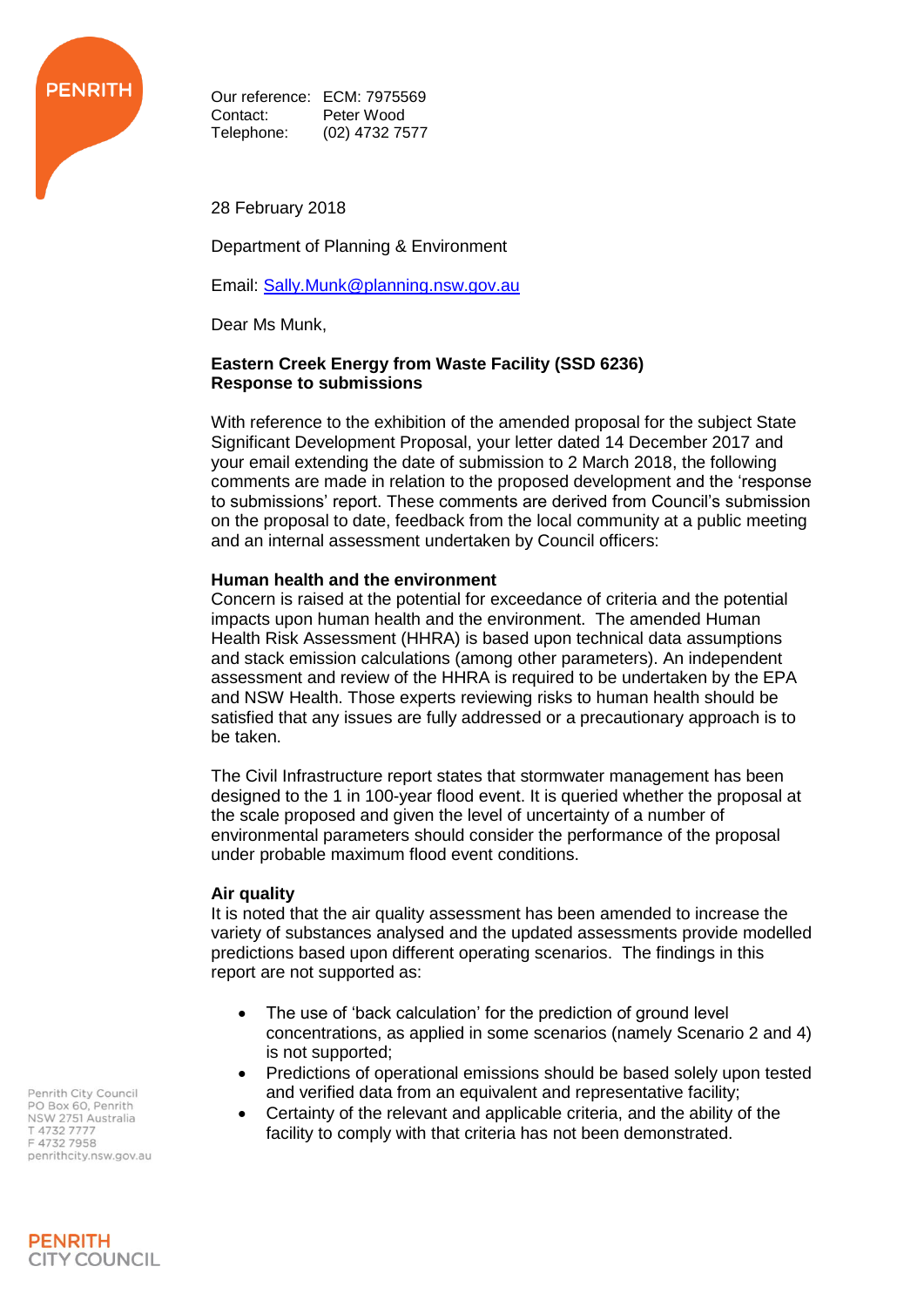

The appropriateness and the representativeness of the data used to assess air quality is a fundamental and critical aspect of the independent reviews and will need to be assessed by the Environmental Protection Authority (EPA). Confirmation of the emission limits that will be applied by NSW EPA, including potential future license criteria and ongoing monitoring and reporting requirements are a critical aspect of this application and are currently unknown.

Concern is raised at the proposed use of incineration technology in a highly populated area within the Sydney Basin which, due to its geography and associated meteorological conditions, is already subject to adverse air quality impacts. Confirmation that the proposal will not have the potential to generate emissions that may cause adverse environmental and public health impacts, the extent of which are untested within the Sydney region, is sought. This includes confirming with certainty what is proposed to be incinerated.

## **Odour emissions**

The odour assessment report confirms that odours will be 'detected' from nearby suburbs. These results are concerning, particularly given the model is not able to confirm with certainty that odour will not be detected in surrounding areas as a result of the proposed use. Unless it can be confirmed with certainty that this will not be an issue, a precautionary approach is recommended.

## **Aviation impacts**

The Plume Rise Assessment and Aviation Statement both confirm potential for air space conflict. This is a concern that requires endorsement of any proposed management strategies by appropriate aviation authorities. In the absence of certainty that air space conflict will not arise, precautionary approach is recommended.

# **Specialist technical and independent review**

The Department of Planning and the Environment is to ensure that all information submitted by the applicant undergoes rigorous independent review and analysis by appropriately qualified specialists. Council requests copies of any independent or expert review and their conclusions, and for them to be made publicly available for comment prior to determination of the application.

As with the original application, the amended assessments that support the amended application are technically specialised in nature and determining the validity and rigour of the assessments undertaken will require a comprehensive assessment by appropriate technical experts, including the NSW Environment Protection Authority (EPA) as the assessment and regulatory authority, and their independently engaged consultants as required.

The level of detail and the technical nature of many of the issues and responses raised requires independent modelling and assessment in order to verify the adequacy of the information provided. In reviewing the report, the EPA will assess the data submitted and complete their own modelling to determine the adequacy of the assessments undertaken and determine compliance with applicable criteria.

# **Site suitability**

Concern is raised over the suitability of the site for the proposed use. There are sensitive land uses surrounding the proposed site, including residences, schools and childcare centres. Compatibility of the proposed use with other land uses continues to be raised in the absence of satisfactory information to confirm otherwise.

Penrith City Council PO Box 60, Penrith<br>NSW 2751 Australia T 4732 7777 F47327958 penrithcity.nsw.gov.au